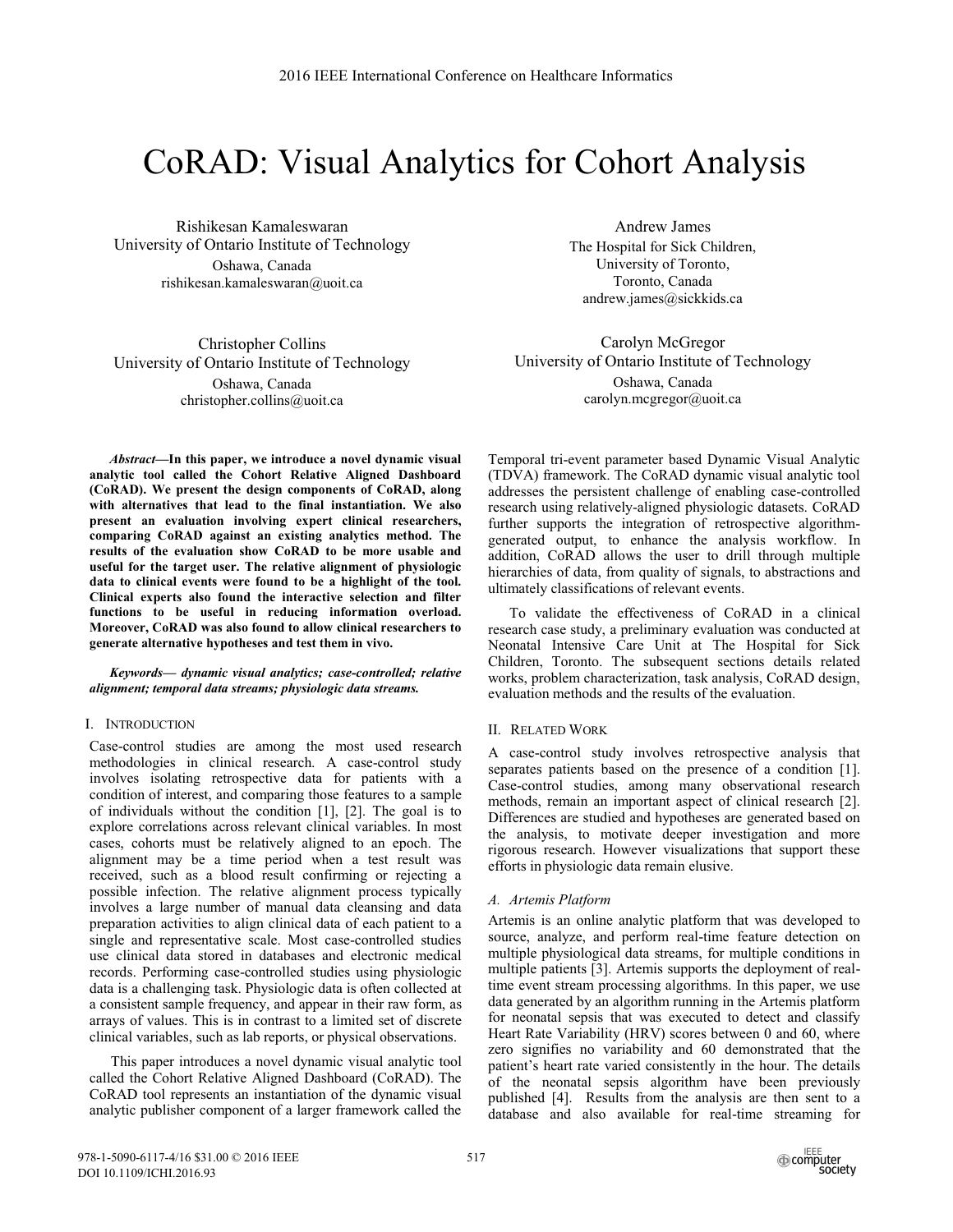visualization. The output are then processed and sent to a platform that was developed using the TDVA framework. That platform produces instantiations called dynamic visual analytic marts, such as the CoRAD.

## *B. Cohort health visual representations*

In the general space of health-based cohort analytics, some recent work has resulted in high fidelity visualizations with a time component. TimeSpan [5] provides an interactive dashboard for identifying door-to-needle time for stroke patients at a large tertiary hospital. LifeLines presents graphical summaries of patient journey [6]. The Cohort Comparison (CoCo) tool, provides a simple interface for exploring statistical correlations across multiple clinical datasets [7]. DecisionFlow presents graphical summaries of patients who developed heart failure relative to a population [8]. VISITORS is a dashboard for analyzing clinical temporal abstractions in oncology patients [9]. EventFlow presents a method to simplify event sequence information to rapidly identify abnormalities [10]. While all of these visualizations introduce cohort analysis of patients using clinical information, there is a need for research in representing temporal abstractions of physiologic data across cohorts, and supporting automated temporal relative alignment, while allowing the user to gain contextual awareness using low and higher-level summarizations of data.

#### *C. Visual analytics of temporal data*

Domain specific dynamic visual analytic tools have been shown to perform well in communicating anomalies to the end user. The VisAlert system [11], for example, provides situational awareness for network security analysts. Another system in the same domain is LiveRAC [12], which supports additional exploratory features such as semantic zoom to search through the data set, and allows for side-by-side comparisons between different clusters. However, this system presents a complicated user interface with potential for visual clutter. Director [13] is a visual analytic tool for computer network simulations. It provides a heatmap-based timeline visualization to identify the health of multiple nodes, along with a temporal view of their health deterioration. CloudLines [14] introduces an incremental event visual analytic tool using kernel density estimation (KDE) to amplify signals from highly dense areas and minimize low density areas. The technique is applied to online news stream analytics, and multiple timeseries data are used to highlight topic emergence, and when the topic is no longer emerging, a visual decay function is applied to emphasize more popular topics.

 While most visual displays are temporally aligned to the most recent epoch, in this paper we present a novel visual analytic tool that uses relative alignment to a real-world independent event. Two heatmap timelines are presented in the main display to allow clinical researchers the ability to visually explore patterns in HRV across multiple patients.

## III. PROBLEM CHARACTERIZATION

Sepsis is a form of hospital acquired infection, and remains a serious health problem requiring antibiotic therapy [15]. Currently it is very difficult to detect using non-invasive methods, such as by bed-side monitoring. Clinicians rely on qualitative observational methods for identifying signs on this illness. When sepsis is suspected, blood samples are drawn and required to confirm any diagnosis. However, neither method has been found to be reliable [16]. There is growing body of evidence that shows new pathophysiologic behaviours can be identified earlier using physiologic data. One such case involves the study of reduced HRV as a potential indicator of sepsis [17], [18]. In addition, Flower et al, 2010 [19], present results that indicate periodic cycles of heart rate decelerations, or bradycardias, are common and seen to be clinically correlated with sepsis in addition to reduced HRV and they propose heart rate characteristics as a means to correlate the occurrence of the two together.

McGregor et al., developed an algorithm that produces realtime HRV scoring for neonatal infants [4]. This scoring can be used to identify temporal areas where there is reduced HRV that indicates some sign of illness. A dataset containing HRV information and algorithm-generated classifications of bradycardia as part of McGregor's neonatal spell research are available from a prior study [20]. Data from a total of 47 patients are available, of which 33 patients have sufficient data quality. The goal of this study is to investigate the hypothesis exposed in Flower et al. [19] that periodic cycles of heart rate decelerations together with reduced HRV are common and clinically correlated with neonatal sepsis. This information is presented in CoRAD and we performed an evaluation to test participants' ability to determine sepsis based on Flower's hypothesis. The study was approved by the Research Ethics Boards at The Hospital for Sick Children and at UOIT.

#### IV. TASK ANALYSIS

Two domain experts were asked to describe specific tasks they perform to conduct hypothesis testing using physiologic data across a cohort of patients. The common tasks were:

- **T1 Relatively align temporal abstractions**: Relevant HRV values are filtered and manually aligned to an anchor point. The relative alignment performed manually, can introduces errors, and can be time consuming.
- **T2 Import abstractions to a spreadsheet**: Each HRV value is then sorted by the relative aligned time and imported to a spreadsheet manually, this also introduces scope for potential error.
- **T3 Graph abstractions***:* Once the HRV values were imported into the spreadsheet, line charts and stacked bar graphs were frequently used to visualize the data.
- **T4 Identify correlations**: The domain expert would find associations by comparing HRVs before and after the anchor point. Further, the domain expert might highlight multiple patients of interest and investigate patterns between the selections.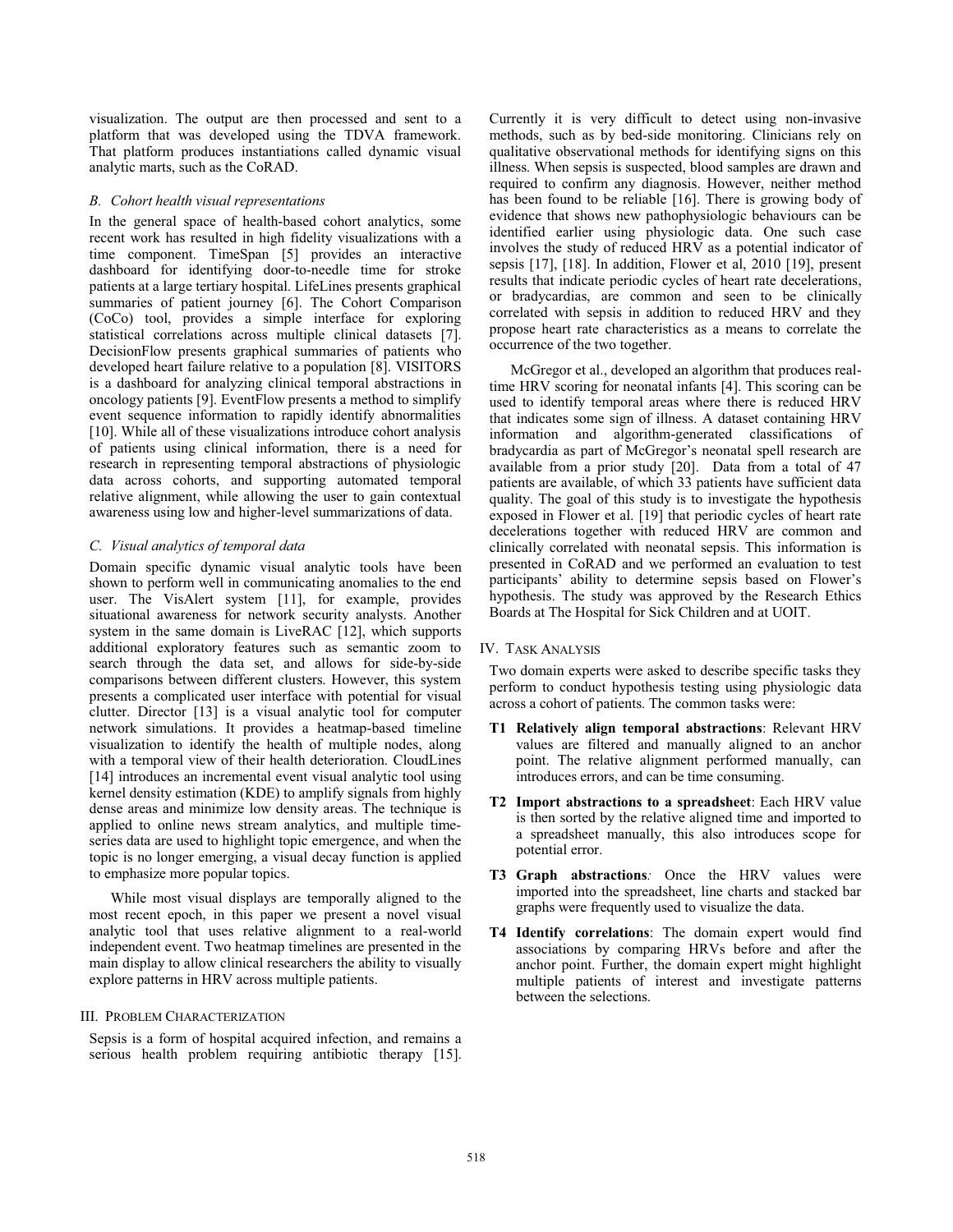

**Figure 1**: CoRAD provides interactive focus supporting analysis related to events relatively aligned at the zero hour (0h) mark. (a) In this figure all patients are aligned to the y-axis, and the relative-time is marked across the top horizontal position. All patients are coloured using a red scale (lighter means reduced HRV, darker means more variable heart rate), unless the 'Show Positive' control is active. The normalization of all results were used to produce the population map coloured in blue. The detailed view on the bottom (b) provides a line-chart view of details including the raw-data, temporal abstraction, or high-level classifications. A multi-coloured histogram is also available and highlights the distribution of HRVs over the entire duration. Each colour is mapped to a patient and the map appears above the selection box in the right. The blue histogram represents an average of the population. (c) Provides a view of the properties control, functions are provided to manipulate the dashboard view interactively.

These tasks were performed manually, and was stated to be time-consuming and error prone. These tasks informed the design of CoRAD and serve as a guide for future research in similar application domains.

#### V. DESIGN OF CORAD

We describe CoRAD with its design goals that were informed form the observations and task analysis with domain experts.

**DG1 Integrate heterogeneous data**: The first task, the relative alignment of physiologic data to clinical data, can involve a mix of numeric, continuous, or ordinal data types. Our design goal is to unify the representation of these data types for extendibility of CoRAD.

- **DG2 Single holistic view**: Currently most of the current tasks performed are manual, however, the ultimate goal is to collect all important disparate data into a single environment. Patient clinical data is closely associated with the patient's physiology, which is correlated to the device measuring that data. Therefore the goal is to provide an integrated view of all direct and indirect patient data.
- **DG3 Details on demand**: The user requires access to details, however current tasks limit the degree of data that can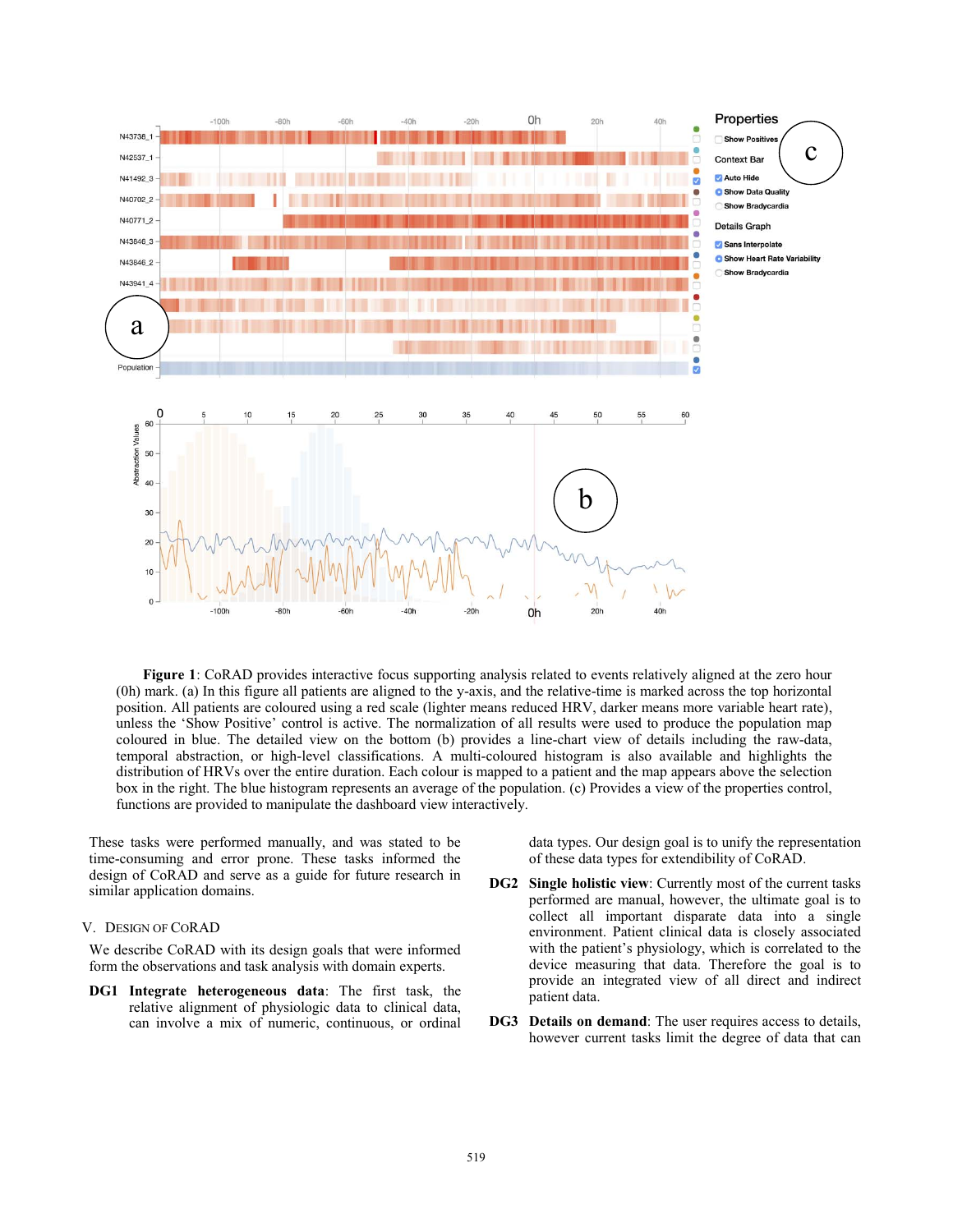be accessed in a timely manner. Moreover, access to details can be useful in determining the salience of an observation. Our goal is to provide the user convenient access to details on demand.

**DG4 Access to statistical tools**: Many of the activities performed are by nature, statistical. So our goal is to provide the user with a simple statistical view of the data to assist potential discovery of salient features.

CoRAD is illustrated in Figure 1, and consists of four components, including: the main view (Figure 1a), detail view (Figure 1b), properties view (Figure 1c), and the context bar (Figure 2). The interface was developed using  $D^3$  [21]. In this section each component is described in detail.

#### *A. Main View*

The main view, illustrated in Figure 1a, consists of several patient bars that utilize an opacity-controlled colour scale to present HRV information to the user. The darker bars reflect higher HRV and the lighter shades denote lower scores. Each patient bar is painted from left to right, where the left most region shows -120 hours relative to the point of interest which in this case was the suspicion of late onset neonatal sepsis. This represents about five days prior to the aligned pivot, the zeroth hour. The right-most side of the heatmap shows information for 48 hours after the aligned pivot. The zeroth hour is marked by a grid line that extends from the top of the main view and repeat every 20 hours. This method of relative alignment, in addition to the context bar support tasks  $T1 - T3$  and DG1 and DG2. Each patient is stacked from bottom up, with the bottom being the population bar. This vertical arrangement provides a convenient means of comparing HRV patterns within their respective relatively aligned epoch. An anonymized patient identification is appended to the left vertical axis.

#### *B. Detail View*

The detail view provides an alternative view for selected data from either of the other two views. It consists of a line graph and a histogram. The line graph is a plot of HRV values for an interval selection in the main view. A line graph was previously used to display HRV values [22]. If there are no selections in the main view, the line graph displays HRV values for the entire duration. The user is also able to display the line plot of the average HRV of the population. Having access to this raw data can be helpful in associating discrete values to observations. The line graph supports DG2. For instance, Figure 1b, shows the HRV line graph for patient N41492 3 and the population pinned to the same canvas, while all other lines are set to be transparent. The line graph can be configured to show interpolation, should missing data be present in the dataset. The default option is to avoid interpolation, and make the line transparent when there are missing data.

 The detail view also contains a histogram that displays the distribution of HRV values for each selection in the main view. The distribution is a Gaussian plot derived from the mean, and standard deviation of the HRV data for each sample. Should the user select the population, a population mean and standard deviations of HRV's are used based on the values of all 33

patients in the dataset. The availability of the histogram fulfills DG4.The detail view can be altered to higher-level classifications, such as the temporal presence of bradycardia. This view also exposes details about the HRV value and the associated patient when the user selects a single line on the screen. The detail view more specifically supports T4, as it allows the user to directly compare two or more patients within a window of time. The interactive details tooltip allows CoRAD to provide the domain expert details on demand, thus supporting DG3.



(b)

**Figure 2**: The Context Bar View adds small bars below the main HRV data, with two modes: (a) shows the data quality illustrated using grey fills, the darker fill represents times when the data quality was compromised, and (b) representing bradycardia events illustrated using blue fills, darker regions represent increased number of bradycardia.

## *C. Properties View*

The particular methods by which information is presented in the main and detail views are controlled by the properties view presented in Figure 1c. The first checkbox allows the user to highlight patients that were tested positive, and alternatively to disable the highlighting should the user not want to make positive cases visible. The subsequent selection buttons are grouped according to the views they manipulate. The 'show data quality' and 'show bradycardia' buttons in the context bar group control the data being represented in the context bar view. The raw data, abstraction and classification selection buttons controls the information visible in the detail view. This view, which can enhance the ability of the domain expert to extract details on demand, supports DG3.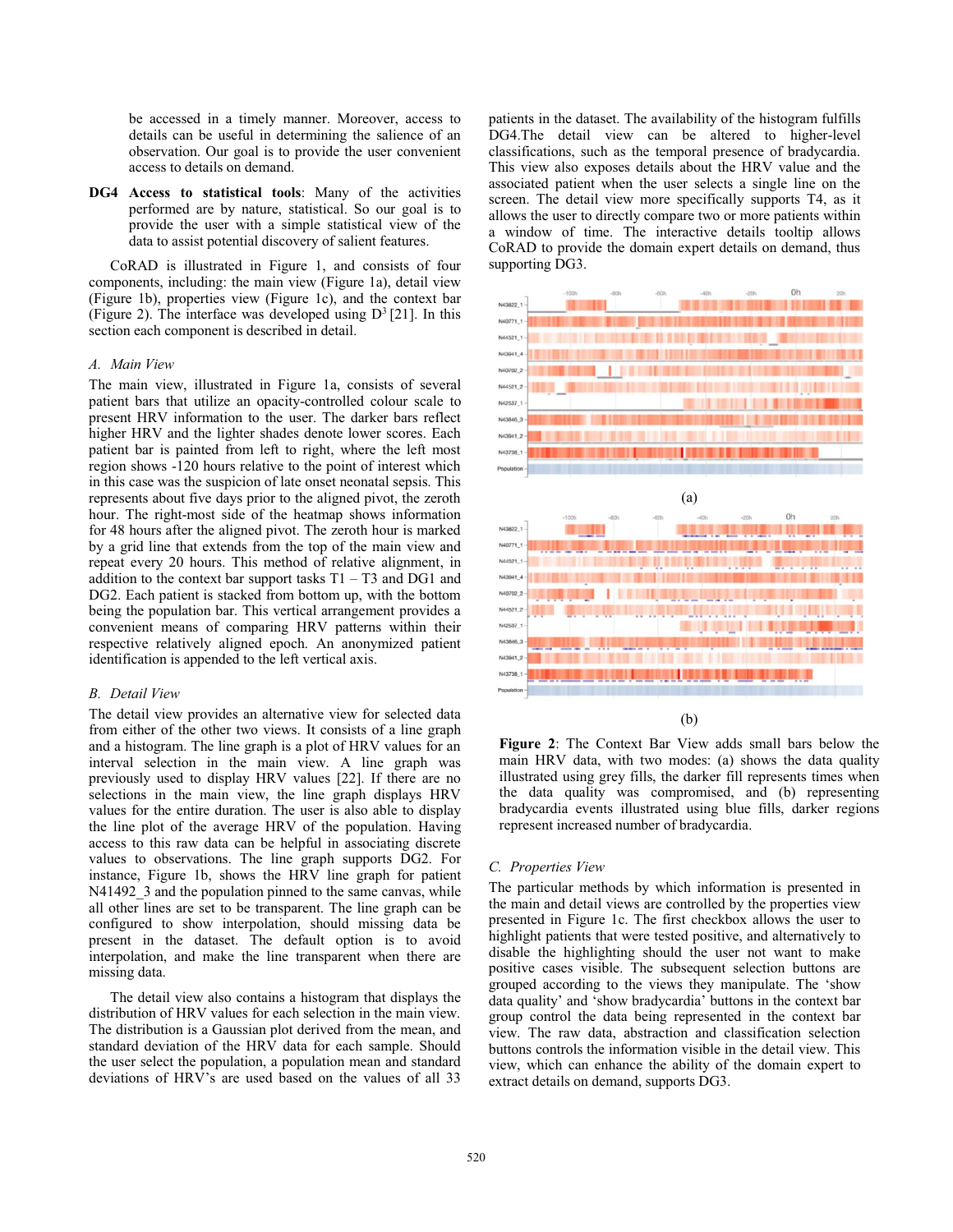

**Figure 3**: Alternative designs for a cohort-based relatively aligned dashboard. (a) A radial graph representing the distribution of HRV scores over 120 hours for each patient. (b) A radial graph representing the temporal trajectory of HRV scores for patients. A red mark is annotated to determine the zeroth hour, as well as the  $48<sup>th</sup>$ hour.

#### *D. Context Bar View*

The context bar resides immediately beneath the patient bar and can represent one of two types of information, including data quality and the presence of bradycardia. The data quality display highlights regions of poor data quality, using a darker shade. That encoding is useful in alerting the user that the red scale shading of the HRV value is not reflective of the entire hour. This is particularly important as patients are often disconnected from sensors. Identifying data quality issues was an important, but cumbersome task of the analysis process. The context bar is designed to reduce the burden by integrating that information within the main view. Figure 2a, shows the context bar illustrating regions of poor data quality. For instance, patient N43738 1 is shown to have compromised data quality just before the 20<sup>th</sup> hour and continues until the 48th hour. Meanwhile, N43941\_2 is shown to have comparatively better quality throughout the entire duration. The second type of data the context bar can represent is bradycardia data. Figure 2b, illustrates the presence of bradycardia episodes during an hour by affixing a blue box under the appropriate relative time period. To determine the current data represented by the context bar, the user can refer to the properties view to identify the selected option. The user can interactively control the data represented in this layer, hence, providing information on demand.

## *E. Design Alternatives*

Prior to finalizing the visual components of CoRAD, several alternatives were investigated. Among the most prominent alternatives was a radial graph that consisted of two views: a distribution and temporal view. The distribution view illustrated in Figure 3a, consists of a central arc that describes the average distribution of HRV scores for the population, with each ring representing a separate patient. The arc begins as zero at the top of the ring and extends to the 60th mark. Zero represents no variability, while 60 represents variability in each minute of the hour. For the distribution illustrated in Figure 3a four patients are compared to the average of the population. The average of the population has a mean around the 21 mark. However for the patients the first and third ring, a mean for the distribution is observed around 36 mark. Significantly, these patients have had a higher than average HRV scoring recorded during the monitored period.

 A temporal radial graph was also constructed to support the identification of abnormal trajectories of HRV values in copulations using an average of the population as a baseline. The temporal radial graph illustrated in Figure 3b presents seven patients who are aligned to population average as separated rings at fixed radii from the centre. Opacity is controlled to show regions of higher and lower HRV values. For instance, the first and third patient from the population are seen to have very dark blue rings, signifying higher HRV scores. While the patients in the outer ring have lighter blue rings, signifying reduced HRV. While there has been many forms of radial graphs produced [23], there have been some concerns that have emerged about the interpretation of radial graphs [24], [25]. However, other instances of radial graphs were shown to be successful in identifying trends [26]. The radial visual representations were evaluated in a preliminary study involving two clinical researchers. Both displays required extensive training time to understand, and, the temporal radial graph presented a challenge when interpreting the tail-ends of the monitoring duration. Evaluators had a difficult time observing patterns only in the -120th hour without being influenced by the +48th hour that was within its immediate vicinity.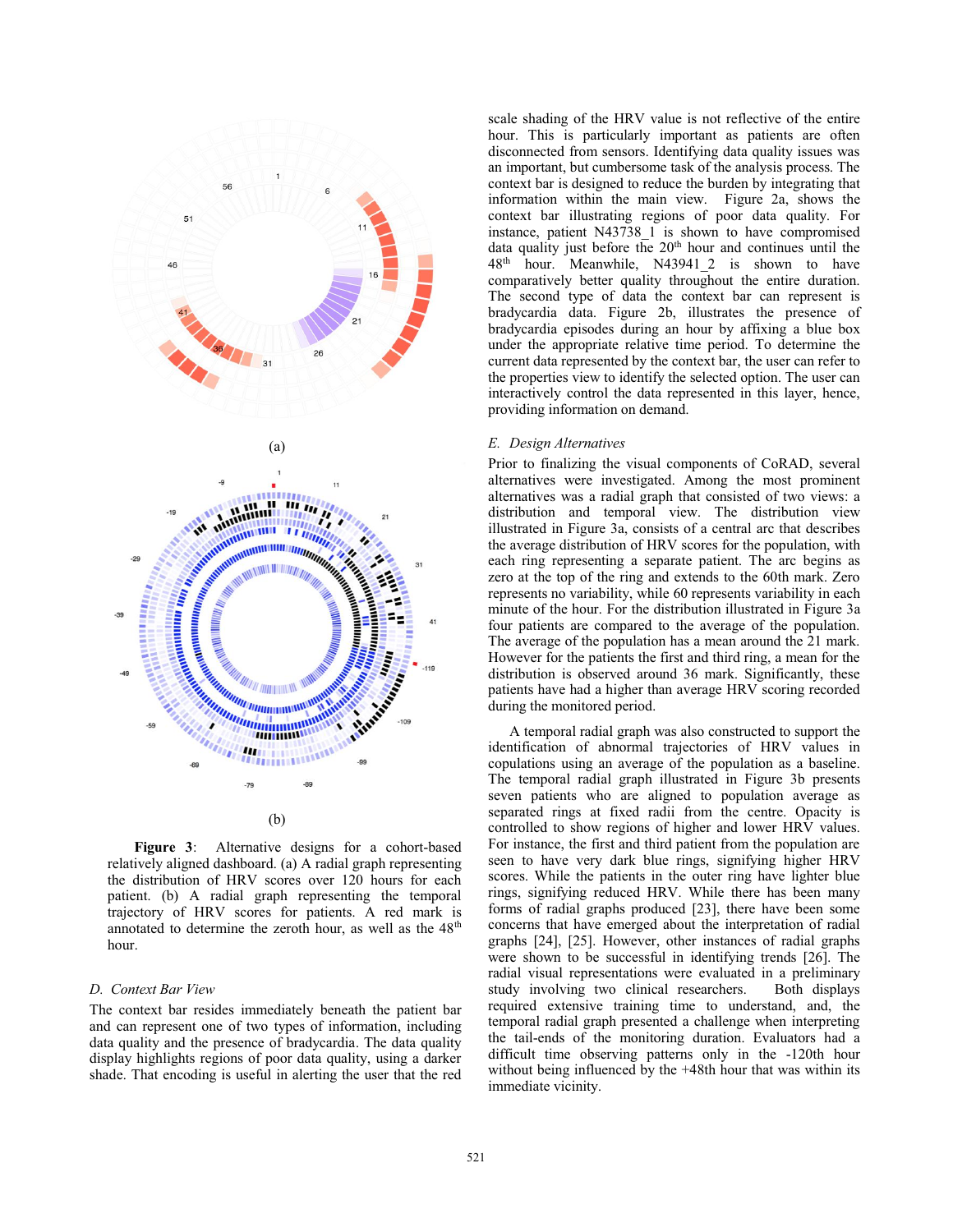For these reasons the radial graphs were not selected for the full evaluation. While these challenges show that radial graphs may involve more training, more research needs to be done to further enhance the visual representation to address those shortcomings. In future work, both radial graphs will be evaluated using similar multidimensional datasets.

## VI. EXPERT EVALUATION

To determine the usability and usefulness of CoRAD, we conducted an expert evaluation. Two key quantitative values that were measured were accuracy of the verbal statements and task completion.

## *A. Methodology*

The evaluation of CoRAD was conducted with five experts including, clinicians and clinical researchers. A single factor, technique, was varied, with two levels: CoRAD (Figure 1), and stacked bar display (Figure 4). The stacked bar representation is inspired from an alternate design used in the neonatal spells research, however this research involves only the bradycardia episodes [27]. Seven key measures were collected including, demographic information, completion rate, accuracy of response, usability problems verbalized, errors made during the evaluation, posture, and the subjective satisfaction.

The experimental task was to determine and verbalize suspicion of infection for a single patient (a row in CoRAD, a bar in stacked bars). When the participant began the new task they were asked to state "I'm moving to the next patient", this statement served to mark the end of the former task and the start of a new task. Following exposure to a technique, they were asked to provide feedback on the usability and acceptability of the user interface. The participants were directed to provide their honest opinion of the presented display and to participate in a post-session subjective questionnaire involving a 5 point Likert scale. All verbal discussions, as well as the cursor movements were recorded and transcribed.

Participants received an overview of CoRAD and the stacked bar graph at the start of the experiment, along with the test procedure, and equipment. There was one training scenario consisting of 10 patient datasets. Training consisted of the experimenter reading aloud interpretations of three patient datasets, taking  $5 - 10$  minutes. Then the participant was provided time to explore the interface and familiarize themselves with the functionality. The 10 patients used in the training set were not included in the evaluation set.

Each *evaluation scenario* consisted of 10 *tasks*. Two evaluation scenarios were carried out for each technique, and repeated for the other technique (data order was randomized). Due to data availability, the same datasets (in random order) were used for the training tasks in both techniques across all participants. The ordering of technique was counterbalanced to limit learning effects. In summary, from the original 33 datasets, 10 were used for training, and of the remaining 23, 20 were randomly selected and used in evaluation scenarios.

Expert participants were recruited via email. Five experienced staff physicians were selected from a pool of nine qualified personnel. The sample was chosen purposefully to represent the local demographics with respect to age, sex, years of experience, and involvement in physiologic research. Trainees and fellows were excluded from this study. There were a total of 5 (participants) x 2 (evaluation scenarios) x 2 (techniques) x 10 (datasets) =  $200$  evaluation tasks. Study sessions lasted an average of 45 minutes.



**Figure 4**: Stacked bar representation used to stack all patients above a population average (bottom). The zeroth mark represents the point of suspicion of infection, and negative numbers illustrate HRV scores in each preceding hours, while positive numbers signify HRV scores in the hours after the event A bar below the x-axis represents

## *B. Procedure*

A laptop computer with Web site/Web application and supporting software was used in a typical office environment. The participant's completion of the task was video recorded for aiding transcription and analysis of time to completion. The evaluation was initiated with a brief description of the CoRAD application, and the participant was made aware that the facilitator would be evaluating the application, rather than the diagnostic abilities of the participant. Participants were then prompted to sign an informed consent sheet that acknowledges: the participation is voluntary, that participation can cease at any time, and that the session will be videotaped but their privacy of identification will be safeguarded.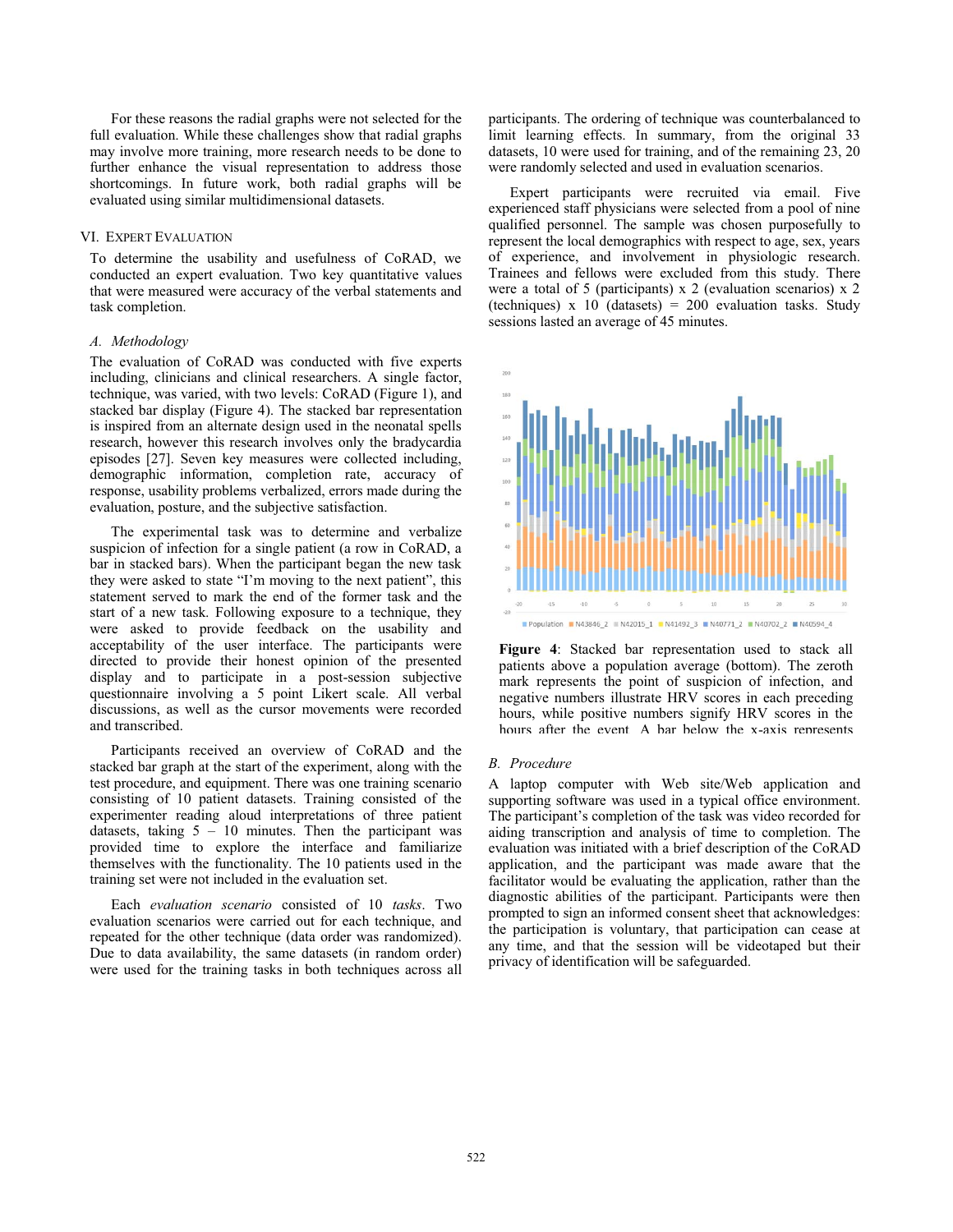The participant was then asked to complete a demographic and background questionnaire. Once the demographic questionnaire was completed, the participant was introduced to one of the two techniques. In both the training and experiment phases, the participant was frequently asked to think aloud, describing their analysis process. The participant body posture was observed and entries were made to the observation diary. After each the second exposure to each technique, the participant was asked to complete the post-task questionnaire and elaborate on the task session with the facilitator. After all evaluation scenarios were attempted, the participant completed the post-test satisfaction questionnaire.

#### *C. Analysis*

Each session was video recorded and transcribed (with field notes). Analysis was ongoing throughout the fieldwork to allow emergent themes to be included into the data collection process. The associated themes and distinctions formed the basis of the coding strategy. Review of the evolving themes contributed to the data synthesis and interpretation. To analyse the accuracy of detection the sensitivity-specificity binary classification method was used. This method is a popular clinical measure for determining the efficacy of an intervention [28]. Average timing was manually determined from the video recording and rounded to the nearest second.

# VII. RESULTS

The study yielded data from a total of 200 tasks performed across both conditions (10 datasets  $\times$  4 evaluation scenarios  $\times$ 5 participants). This section highlights the main differences in demographics, accuracy of detection of sepsis, task completion, and subjective feedback received from expert participants.

## *A. Demographic Differences*

Five clinical researcher participants were recruited in the study and all participants completed each component to completion. All participants had at least ten years of practice in critical care medicine. Two females and three males were recruited. The average age of the sample was  $40 - 50$  years of age. The average length of total clinical experience was 18 years. All but one subject reported using the computer multiple times a day for analysis purposes. All participants had at least 15 years of experience working with physiologic data. The average reported score of participants' familiarity with physiologic data was 4 out of 5, where 1 represented minimal familiarity and 5 represented expert proficiency. On the same scale, participants reported their familiarity with HRV as 2.5 out of 5 and knowledge of neonatal sepsis as 3.5 out of 5. Two of the five participants were aware of the hypothesis exploring the link between HRV and neonatal sepsis. The years of experience also did statistically differ in the clinical researcher's familiarity with the relationship between HRV and neonatal sepsis.

#### *B. Accuracy of Detection*

Table 1 summarizes the results of the display condition, true positive, true negative, false positive, false negative, and

| Participant             | Condition      | Positive<br>True | <b>Negative</b><br>True | False<br>Positive | <b>Negative</b><br>False | Sensitivity | Specificity |
|-------------------------|----------------|------------------|-------------------------|-------------------|--------------------------|-------------|-------------|
| $\mathbf{1}$            | CoRAD          | $\overline{2}$   | 9                       | $\overline{4}$    | 5                        | 29%         | 69%         |
| $\mathbf{1}$            | Stacked        | 3                | 7                       | 6                 | $\overline{4}$           | 43%         | 54%         |
| $\overline{2}$          | CoRAD          | 2                | 11                      | 3                 | $\overline{4}$           | 33%         | 79%         |
| $\mathbf{2}$            | Stacked        | $\theta$         | 15                      | 1                 | $\overline{4}$           | 0%          | 94%         |
| 3                       | CoRAD          | $\mathbf{1}$     | 13                      | $\overline{4}$    | $\overline{c}$           | 33%         | 76%         |
| 3                       | Stacked        | $\theta$         | 13                      | 3                 | 4                        | 0%          | 81%         |
| $\overline{\mathbf{4}}$ | CoRAD          | $\mathbf{0}$     | 12                      | 5                 | 3                        | 0%          | 71%         |
| $\overline{\mathbf{4}}$ | Stacked        | 2                | 12                      | $\overline{2}$    | 4                        | 33%         | 86%         |
| 5                       | CoRAD          | $\overline{c}$   | 13                      | 3                 | 2                        | 50%         | 81%         |
| 5                       | Stacked        | $\mathbf{1}$     | 9                       | 6                 | $\overline{4}$           | 20%         | 60%         |
| Average                 | <b>CoRAD</b>   |                  |                         |                   |                          | 29%         | 75%         |
| Average                 | <b>Stacked</b> |                  |                         |                   |                          | 19%         | 75%         |

| TASK COMPLETION MEASURES FOR BOTH CONDITIONS |
|----------------------------------------------|
|                                              |

| Participant    | Condition      | Successfully<br>Completed | <b>Errors</b>    | Average Time<br>(seconds) | Deviation<br>(seconds)<br>Standard |
|----------------|----------------|---------------------------|------------------|---------------------------|------------------------------------|
| $\mathbf{1}$   | CoRAD          | 20                        | 3                | 25                        | 12                                 |
| $\mathbf{1}$   | Stacked        | 16                        | $\boldsymbol{0}$ | 23                        | 16                                 |
| $\overline{2}$ | CoRAD          | 20                        | $\mathbf{1}$     | 9                         | 11                                 |
| $\mathbf{2}$   | Stacked        | 17                        | $\boldsymbol{0}$ | 5                         | 5                                  |
| 3              | CoRAD          | 20                        | $\boldsymbol{0}$ | 20                        | $\tau$                             |
| 3              | Stacked        | 19                        | $\boldsymbol{0}$ | 17                        | 6                                  |
| 4              | CoRAD          | 20                        | $\boldsymbol{0}$ | 16                        | 17                                 |
| 4              | Stacked        | 20                        | $\boldsymbol{0}$ | 15                        | 15                                 |
| 5              | CoRAD          | 20                        | $\mathbf{1}$     | 15                        | 8                                  |
| 5              | Stacked        | 18                        | $\mathbf{0}$     | 27                        | 19                                 |
| Average        | <b>CoRAD</b>   | 20                        | $\mathbf{1}$     | 17                        | 11                                 |
| Average        | <b>Stacked</b> | 18                        | 0                | 18                        | 12                                 |

#### TABLE I. SENSITIVITY AND SPECIFICTY OF BOTH CONDITIONS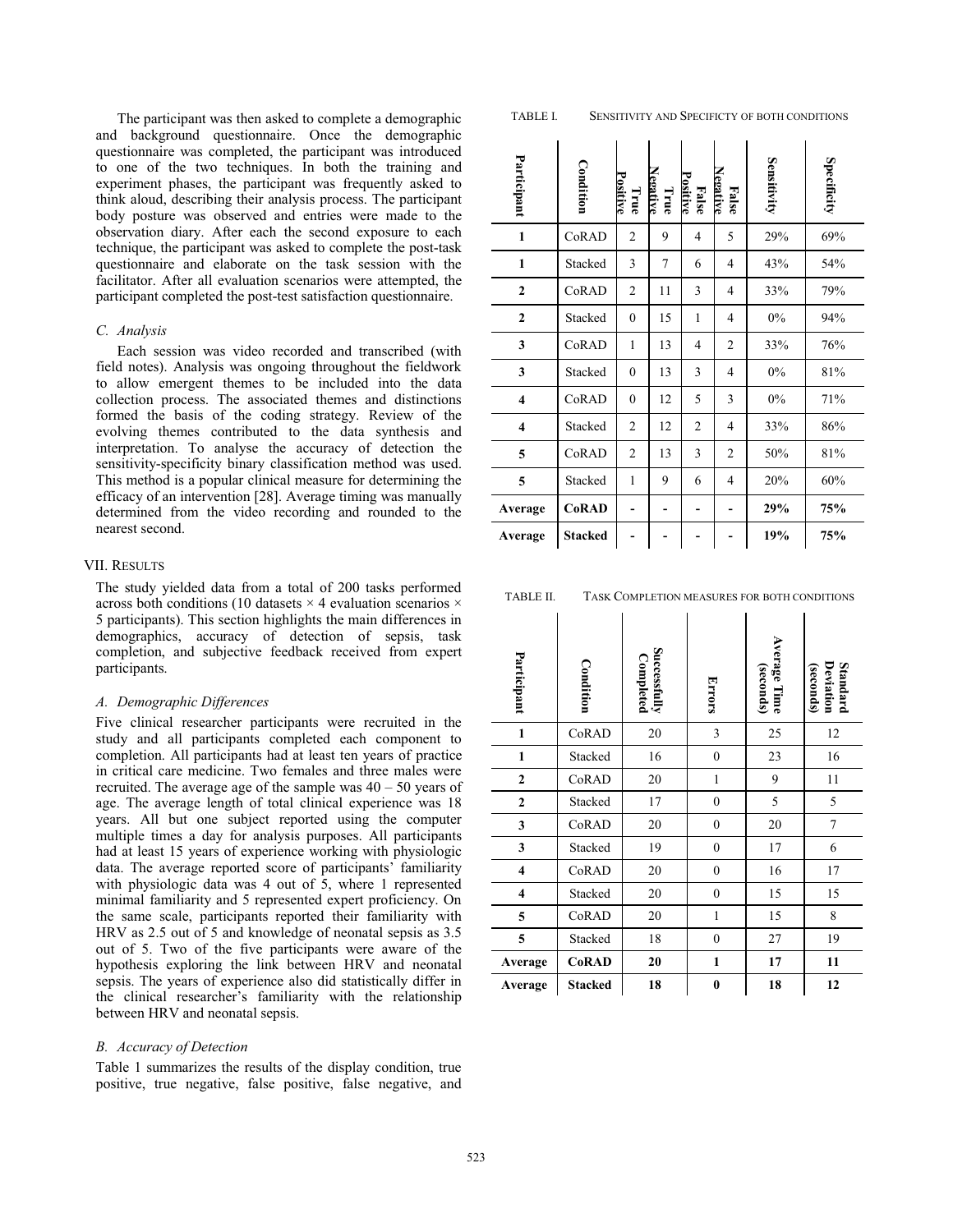sensitivity and specificity for all tasks performed. True positive refers to the number of true sepsis patients that were correctly identified to be septic. True negative to the correct identification of negative cases as non-septic. False positive refers to the number of patients who were incorrectly identified as positive, and false negative the number of patients who were incorrectly identified as negative. The sensitivity and specificity scores were collected for each condition and an average specificity and sensitivity score was generated.

# *C. Task Completion*

Table 2 summarizes results of the tasks successfully completed, errors, average time in seconds, as well as the standard deviation in seconds. Non-crucial errors occurred in the CoRAD condition that did not obstruct task completion. The error was a result of using an external monitor that did not reproduce colour saturations, hence the normal distribution histograms were less visible. This error was fixed after the first pilot trial by reverting to the laptop monitor.

# *D. Subjective Feedback*

Clinical researchers provided rich subject feedback about the usefulness and utility of both conditions. On the stacked bar representations, clinical researchers noted that as they progressed through each it became progressively difficult to analyse the patient's HRV scoring due to the non-aligned vertical height. The stacked representation was seen to lack the ability to allow the expert to compare a certain temporal range against the rest of the data set. Clinical researchers also noted that using the stacked bar representation required manual scrolling to get a perception of the entire duration of the dataset. The lack of contextual information was noted to be a significant negative of the stacked bar display.

CoRAD was perceptually simpler and easier for the experts to use. The heatmap representation was unanimously noted as being very helpful for analysis. All clinical researchers appreciated having a single view of the dataset. One of the clinical researchers expressed having been confused with the red colour coding, they identified the darker red regions as being more severe. Interactive zooming was heavily used and noted as a positive component. While many experts found the detail view important to their analysis, two experts voiced having options to have the normal distribution appearing as a histogram on a separate display.

The contextual bar was heavily utilized, however three of the five clinical researchers requested to see both bradycardia and data quality at the same time. One clinical researcher found the CoRAD display too cluttered and overwhelming, however that clinician did not use any of the interactive selection and filtering functions. Moreover, that clinical researcher preferred to see a summary graph showing only the most deviant patient. Other clinicians reported high satisfaction with the availability of the interactive selection and filter functions, and stated it helped to reduce excess information. When interactive selections were used, most clinical researchers also used the filter to display key patients of interest in the detail view. A typical workflow is illustrated in Figure 5, where two patients of interest are compared to the population mean in the detail view. In the main view, the user has highlighted an interval of

interest. All clinical researchers stated the highlight function to be useful for determining changes in HRV across multiple patients at the same time, within salient temporal windows. One clinical researcher started the analysis by immediately highlighting a temporal window, and maintained that same window throughout the entire duration of the analysis. That researcher stated that they did not view data in other durations to be relevant.

One clinical researcher stated a desire to see distributions over only a fixed temporal range. That clinical researcher found the display of the average distribution across the entire duration not significantly helpful for completing their task. Researchers used the detail view to confirm their visual suspicions, one subject verbalized: "I am not sure (whether I am correct) visually about these subsets of patients, I want to see them statistically using the detail view. Ah, I see that my visual interpretations were correct".

After both conditions were tested, clinical researchers were asked to state their preference for one display. All experts preferred CoRAD over the stacked bar display. All clinical researchers stated they would utilize CoRAD as one of the applications in their analytic toolkit. Three clinical researchers with significant bed-side research interests expressed an inclination to use CoRAD as a tool as part of their bed-side rounds. One clinical researcher mentioned that after some suggested modifications, such as including a dynamic histogram for the normal distribution, they would see themselves actively using CoRAD.

# VIII.DISCUSSION AND FUTURE WORK

An expert evaluation consisting of five domain experts analyzing HRV and bradycardia events was conducted in an attempt to predict the infant's neonatal sepsis status. Results from the expert evaluation revealed several key insights. The demographic differences in this study reveal broad coverage in age, sex, and years of experience. Based on the results that were observed, there seems to be little differences between age, gender, and years of experience to both the accuracy and task completion ( $p > 0.05$ ). The relative low score attributed to familiarity of HRV is significant as this measure has yet to be established as a routine clinical indicator in practice [29]. One clinical researcher mentioned that, while she did not use HRV actively, she had knowledge of its potential relevance.

Accuracy of sepsis detection was reported with sensitivity appearing below 50% for both conditions (Table 1). CoRAD allowed for a 10% increase in sensitivity, however. With respect to the specificity, both the stacked bar and CoRAD displays indicate an identical score at 75%. The low sensitivity score across both displays may support the notion of a weak link between HRV, bradycardia and neonatal sepsis, thereby providing counter evidence against the initial hypothesis for the dataset used by this evaluation [19], [17], [18]. Since the commencement of this research another independent study has also reported low accuracy results for the detection of late onset neonatal sepsis using these two physiological behaviours as part of the heart rate characteristics approach in a three year observational study [30]. Task completion (Table 2) was significantly higher on CoRAD than on the stacked bar display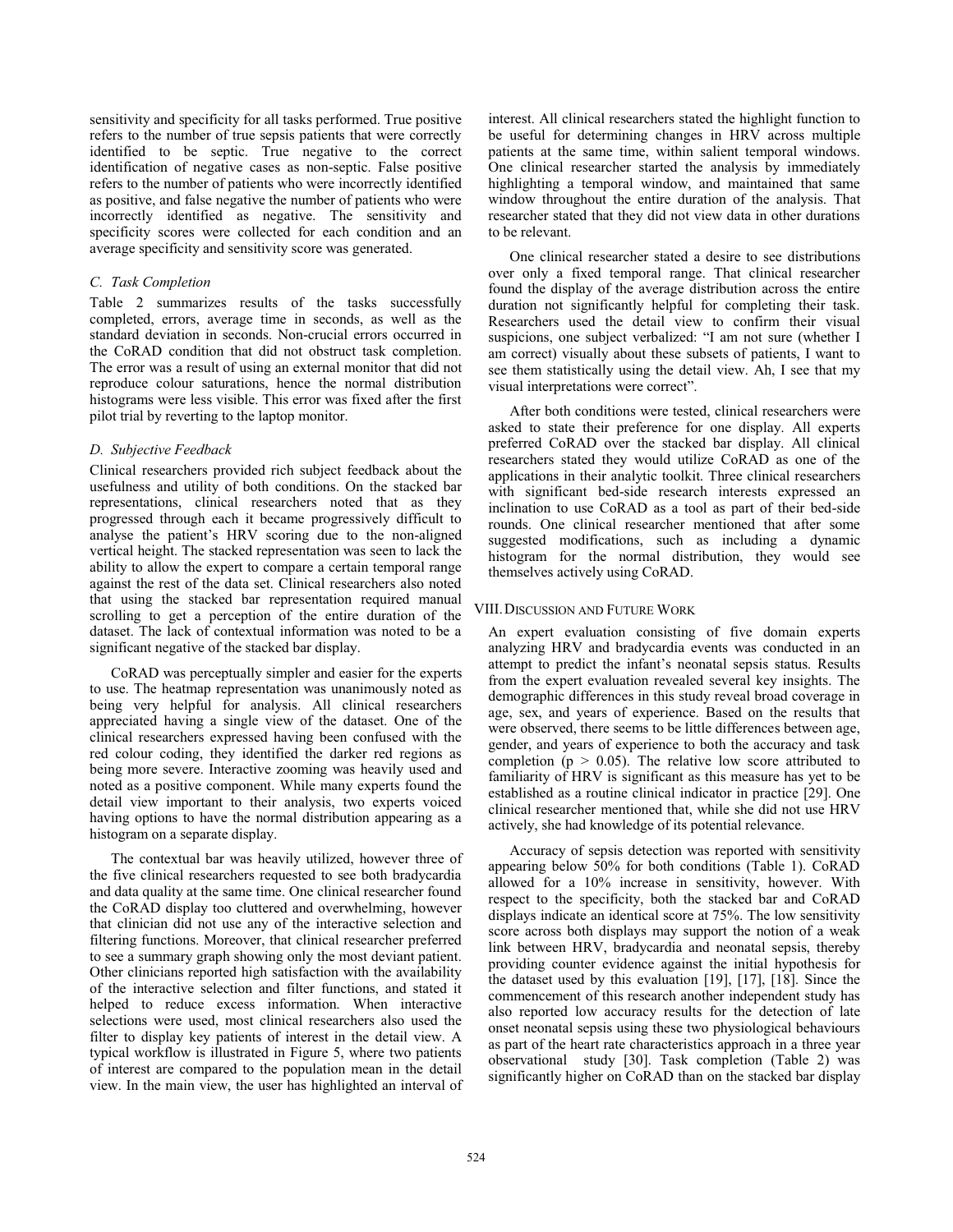

**Figure 5**: Interactive selection and filtering functions on the CoRAD tool allow clinical researchers to isolate patients of interest. In this figure, the 'Show Positives' function is selected, which filters patients based on a positive clinical result for neonatal sepsis. The clinical researcher is shown here highlighting -40 hour to +10 hour two positive cases N44412\_1 and N41492\_3 in the detail view.

 $(p < 0.05)$ . All instances of unsuccessful task completion occurred when these clinical researchers failed to analyse one of the required patients in the display. The omitted tasks were not subsequently identified by the clinical researcher in most cases (8 out of 10), in one instance the researcher spoke aloud to confirm whether they may have missed a patient in their analysis. Most of the omitted tasks appear as patients stacked in the middle or upper region of the representation.

 Non-crucial errors were seen early in the evaluation with CoRAD, in particular with colour accuracy with the external display used in a single experiment. The CoRAD display was subsequently shown on another display which produced accurate colour representation. An additional errors were encountered with subject 3 and 7 where the database communication was temporarily timed-out. A refresh of the web page allowed the evaluation to continue. The average time for task completion was not statistically significant between the two conditions (17 vs 18 seconds). Even with the additional number of interactive manipulations that were performed by clinical researchers, CoRAD still allowed the user to perform their task in the same amount of time. General interest in the tool did not contribute to longer task completion times.

The general subjective feedback shows greater interest in the CoRAD display. A unanimous agreement was present on the integration of CoRAD as an informatics tool that should be deployed as a tool in the hospital analytics suite. In particular, clinical researchers found having the ability to interactively select, filter, and expose details on demand to be helpful to their analysis workflow. Some researchers report using the tool, however with other forms of data, such as electroencephalogram, or an oxygen saturation dataset. The clinical researchers also suggested two major areas for future work. Including having the option to manually change the colour scheme, allow the context bar to represent both data quality and bradycardia at the same time, and separate the histogram view from the details graph. Future work with